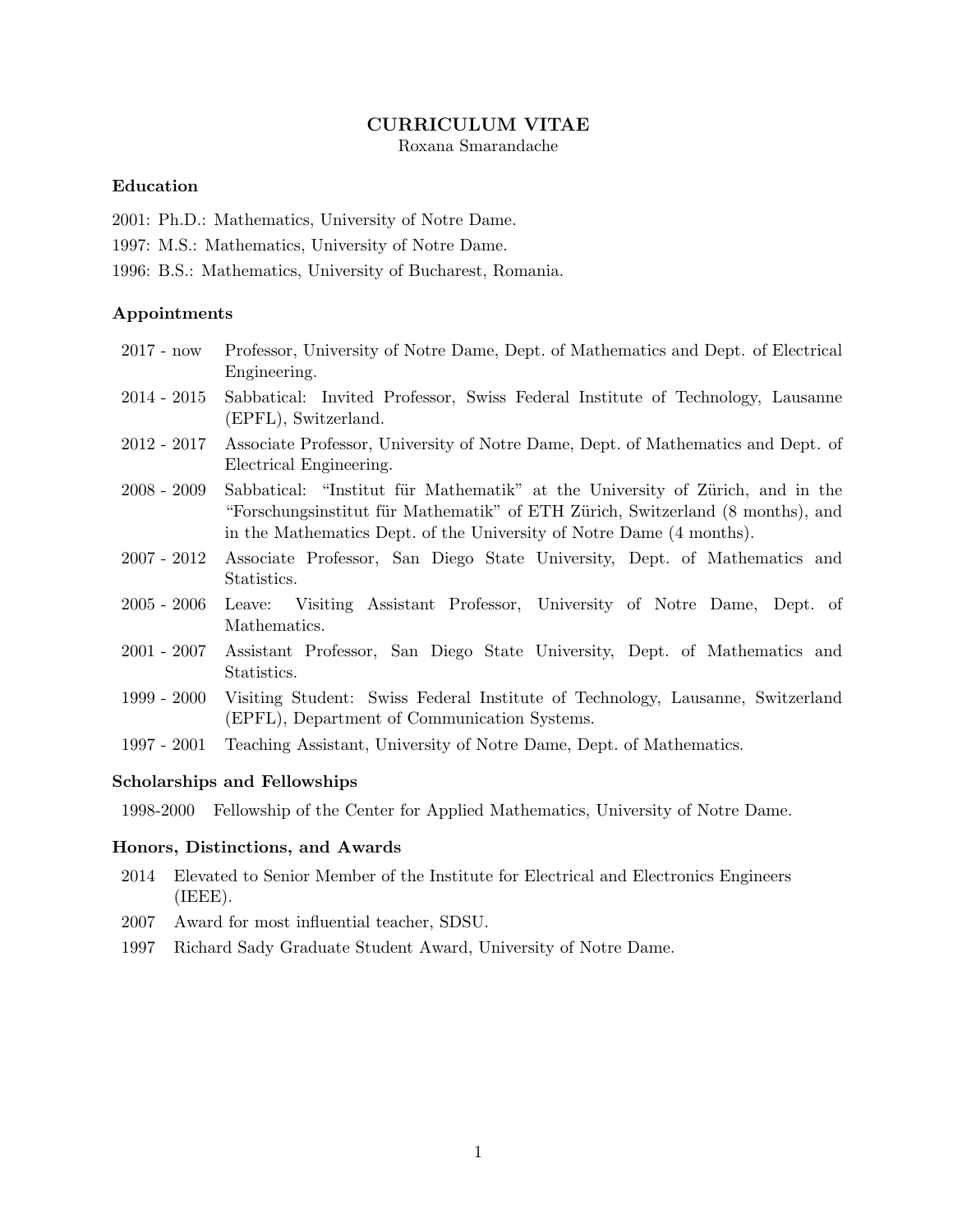#### Refereed Journal Publications

- [1] R. Smarandache and D. G. M. Mitchell, "A unifying framework for constructing codes of given girth", to be submitted (Feb-March 2021) to IEEE Trandsactions on Information Theory.
- [2] Shiyuan Mo, Li Chen, Daniel J. Costello, David G. M. Mitchell and Roxana Smarandache, "Designing protograph-based quasi-cyclic spatially coupled LDPC codes with large girth", IEEE Transactions on Communications (available on Xplore as Early Access), 2020.
- [3] D. Napp and R. Smarandache, "Constructing strongly-MDS convolutional codes with maximum distance profile", Advances in Mathematics of Communications AMC, Vol. 10, no. 2, pp. 275-290, 2016.
- [4] D. G. M. Mitchell, R. Smarandache, and D. J. Costello, Jr., "Quasi-Cyclic LDPC Codes Based on Pre-lifted Protographs", IEEE Trans. Inform. Theory, Vol. 60 (10), pp. 5856-5874, 2014.
- [5] D. J. Costello, Jr., L. Dolecek, T. E. Fuja, J. Kliewer, D. G. M. Mitchell, and R. Smarandache, "Spatially Coupled Sparse Codes on Graphs - Theory and Practice", IEEE Communications Magazine, Vol. 52 (7), pp. 168-176, 2014.
- [6] M. Haenggi and R. Smarandache, " Diversity Polynomials for the Analysis of Temporal Correlations in Wireless Networks", IEEE Trans. on Wireless Comm., Vol. 12 (11), pp. 5940-5951, 2013.
- [7] A. G. Dimakis, R. Smarandache, and P. O. Vontobel, "LDPC Codes for Compressed Sensing", in IEEE Trans. Inform. Theory, Vol. 58 (5), pp. 3093–3114, 2012.
- [8] R. Smarandache and P. O. Vontobel, "Quasi-Cyclic LDPC Codes: Influence of Proto- and Tanner-Graph Structure on Minimum Hamming Distance Upper Bounds", IEEE Trans. Inform. Theory, Vol. 58 (2), pp. 585-607, 2012.
- [9] V. Tomas, J. Rosenthal, and R. Smarandache, "Decoding of Convolutional Codes over the Erasure Channel", IEEE Trans. Inform. Theory, Vol. 58 (1), pp. 90-108, 2012.
- [10] A. E. Pusane, R. Smarandache, P. O. Vontobel, and D. J. Costello, Jr., "Deriving Good LDPC Convolutional Codes from LDPC Block Codes", IEEE Trans. Inform. Theory, Vol. 57 (2), pp. 835-857, 2011.
- [11] R. Smarandache, A. Pusane, P. O. Vontobel, and D. J. Costello, Jr., "Pseudo-Codeword Performance Analysis for LDPC Convolutional Codes", IEEE Trans. Inform. Theory, Vol. 55 (6), pp. 2577-2598, 2009.
- [12] R. Hutchinson, R. Smarandache, and J. Trumpf, "Superregular Matrices and the Construction of Convolutional Codes having a Maximum Distance Profile", Linear Algebra and Its Applications, Vol. 428 (11-12), pp. 2585-2596, 2008.
- [13] R. Smarandache and P. O. Vontobel, "Pseudo-codeword analysis of Tanner graphs from projective and Euclidean planes", IEEE Trans. Inform. Theory, Vol. 53 (7), pp. 2376–2393, 2007.
- [14] R. Smarandache and M. Wauer, "Bounds on the pseudo-weight of minimal pseudo-codewords of projective geometry codes", Contemporary Mathematics, Algebra and Its Applications, Vol. 419, pp. 285–296, 2006.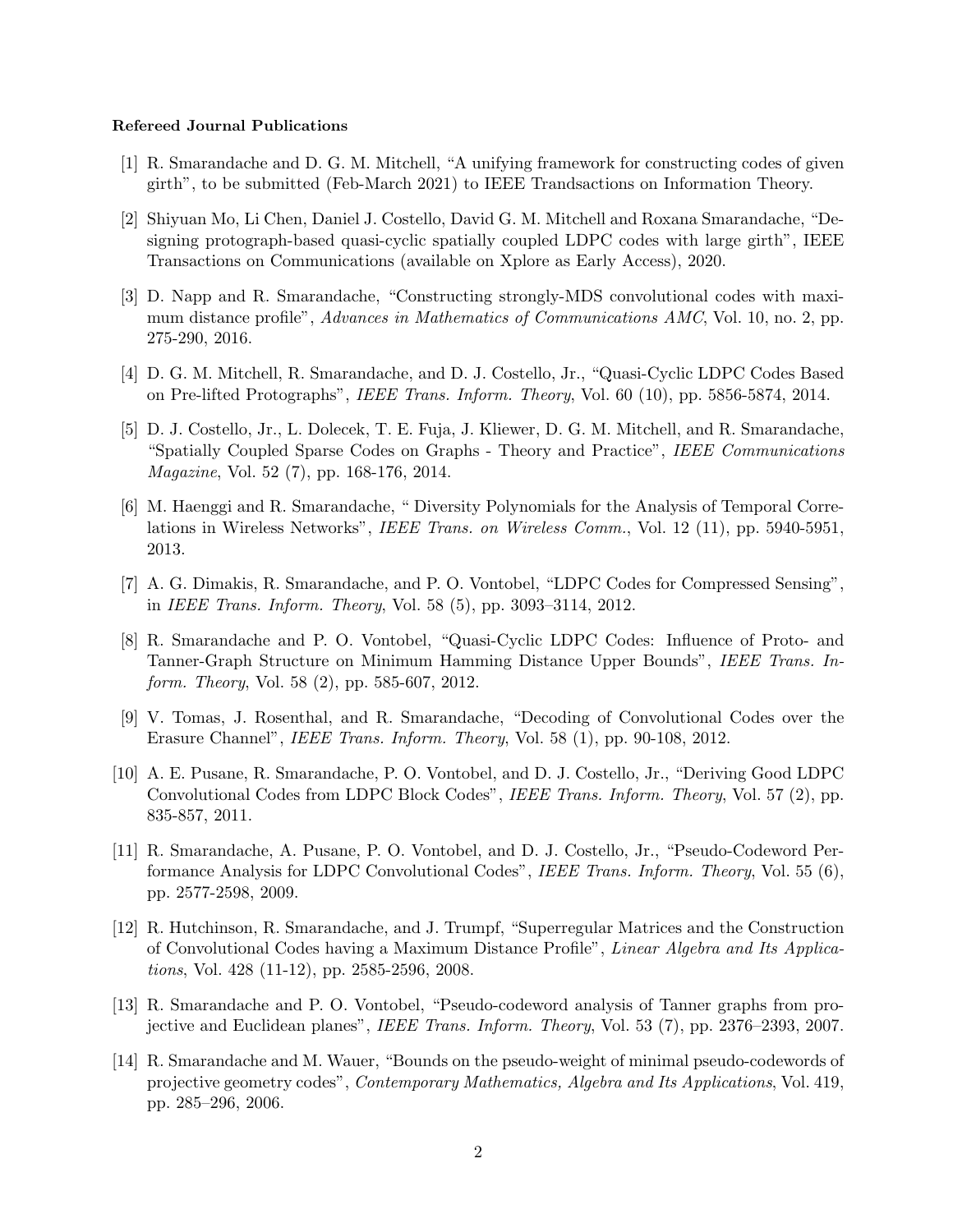- [15] H. Glüsing-Lüerßen, J. Rosenthal, and R. Smarandache, "Strongly MDS convolutional codes", IEEE Trans. Inform. Theory, Vol. 52 (2), pp. 584–598, 2006.
- [16] R. Hutchinson, J. Rosenthal, and R. Smarandache, "Convolutional codes with maximum distance profile", *Systems & Control Letters*, Vol. 54 (1), pp. 53-63, 2005.
- [17] R. Smarandache, H. Glüsing-Lüerßen, and J. Rosenthal, "Constructions for MDS-convolutional codes", IEEE Trans. Inform. Theory, Vol. 47 (5), pp. 2045–2049, 2001.
- [18] R. Smarandache, "Unit memory convolutional codes with maximum distance", Codes, Systems and Graphical Models, the IMA Volumes in Mathematics and its Applications, Vol. 123, pp. 381–396, 2001.
- [19] J. Rosenthal and R. Smarandache, "Maximum distance separable convolutional codes", Appl. Algebra Engrg. Comm. Comput., Vol. 10 (1), pp. 15–32, 1999.

#### Refereed Conference Publications

- [20] R. Smarandache and D. G. M. Mitchell, "Necessary and Sufficient Girth Conditions for Tanner Graphs of Quasi-Cyclic LDPC Codes", submitted (Jan. 23, 2021), IEEE Int. Symp. Information Theory (ISIT), Australia 2021.
- [21] Cunlu Zhou, David G. M. Mitchell and Roxana Smarandache, "Free Pseudodistance Growth Rates for Spatially Coupled LDPC Codes over the BEC", IEEE Information Theory Workshop (ITW), Guangzhou, China, Nov. 2018, 5 pages.
- [22] Li Chen, Shiyuan Mo, Daniel J. Costello, David G. M. Mitchell and Roxana Smarandache, "A protograph-based design of quasi-cyclic spatially coupled LDPC codes", IEEE Int. Symp. Information Theory (ISIT), July 2017, pages: 1683 - 1687.
- [23] R. Smarandache and M. Haenggi, "Bethe and M-Bethe Permanent Inequalities", IEEE Global Communications Conference, San Diego, California, Dec. 2015.
- [24] R. Smarandache, "Pseudocodewords from Bethe Permanents", IEEE Int. Symp. Information Theory, Istanbul, Turkey, July 2013.
- [25] D. G. M. Mitchell, R. Smarandache, and D. J. Costello, Jr., "Constructing Good QC-LDPC Codes by Pre-lifting Protographs", IEEE Information Theory Workshop (ITW), Lausanne, Switzerland, Sep. 2012.
- [26] D. G. M. Mitchell, R. Smarandache, and D. J. Costello, Jr., "Quasi-Cyclic LDPC Codes Based on Pre-Lifted Protographs", IEEE Information Theory Workshop (ITW), Paraty, Brazil, Oct. 2011.
- [27] R. Smarandache, D. G. M. Mitchell, and D. J. Costello, Jr., "Partially quasi-cyclic protographbased LDPC codes", IEEE Int. Conference on Communications (ICC), Kyoto, Japan, June 2011.
- [28] D. G. M. Mitchell, R. Smarandache, M. Lentmaier, and D. J. Costello, Jr., "Quasi-cyclic asymptotically regular LDPC codes", IEEE Information Theory Workshop (ITW), Dublin, Ireland, Aug.-Sep. 2010. Online at <http://arxiv.org/abs/1007.0404>.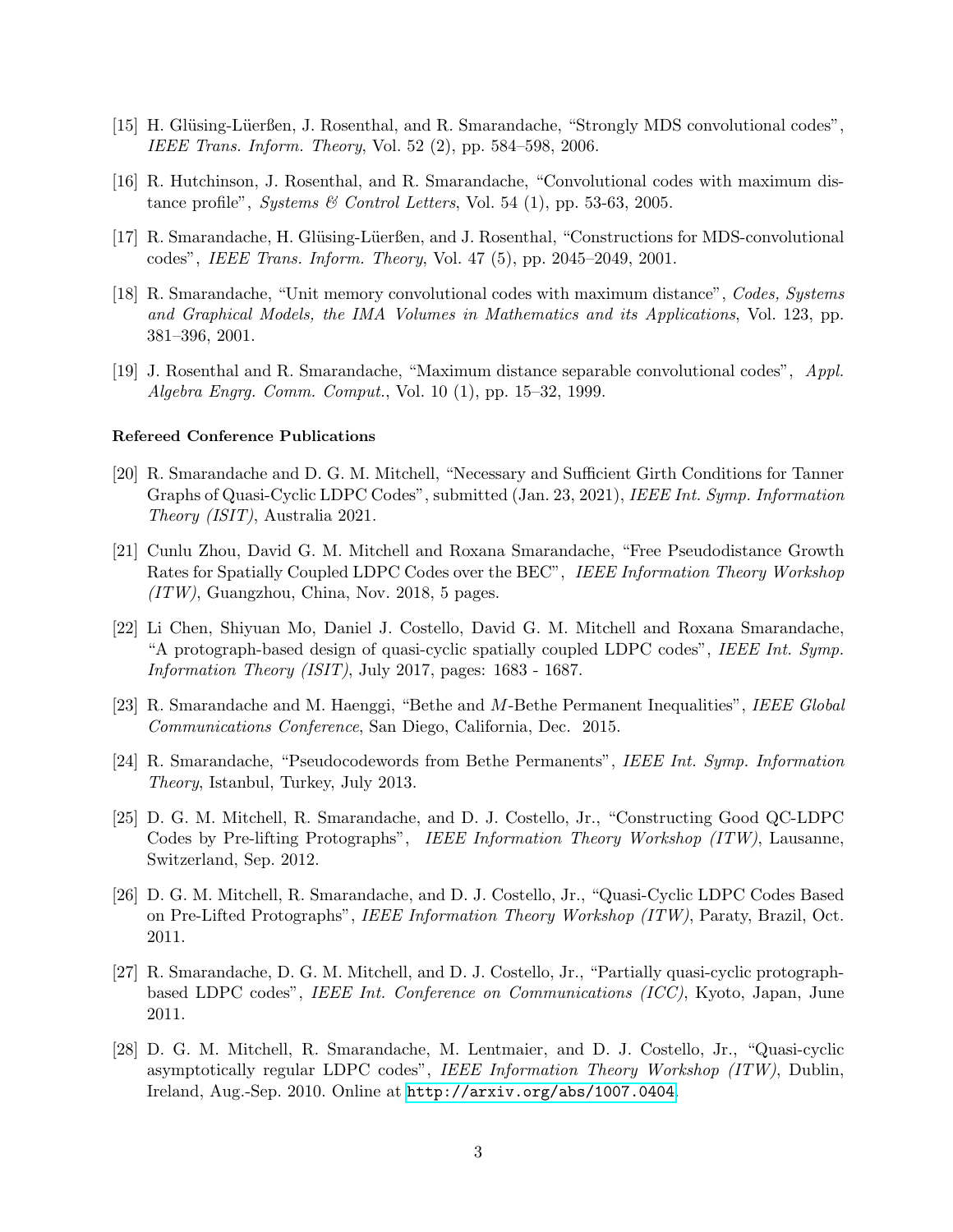- [29] V. Tomas, J. Rosenthal, and R. Smarandache, "Reverse Maximum Distance Profile Convolutional Codes over the Erasure Channel", 19th Int. Symp. on Mathematical Theory of Networks and Systems, Budapest, Hungary, July 2010.
- [30] R. Smarandache, "On Minimal Pseudo-Codewords", IEEE Int. Symp. Information Theory, Austin, Texas, June 2010.
- [31] A. E. Pusane, R. Smarandache, P. O. Vontobel, and D. J. Costello, Jr., "On the iterative decoding of LDPC convolutional codes", 18th IEEE Signal Processing and Communications Applications Conference, Diyarbakir, Turkey, Apr. 2010.
- [32] A. G. Dimakis, R. Smarandache, and P. O. Vontobel, "Channel coding LP decoding and compressed sensing LP decoding: further connections", Int. Zurich Seminar on Communications, Zurich, Switzerland, Mar. 2010.
- [33] R. Smarandache and M. F. Flanagan, "Spectral Graph Analysis of Quasi-Cyclic Codes", IEEE Global Communications Conference, Honolulu, Hawaii, Dec. 2009.
- [34] R. Smarandache and P. O. Vontobel, "Absdet-Pseudo-Codewords and Perm-Pseudo-Codewords: Definitions and Properties", IEEE Int. Symp. Information Theory, Seoul, South Korea, July 2009.
- [35] V. Tomas, J. Rosenthal, and R. Smarandache, "Decoding of MDP convolutional codes over the erasure channel", IEEE Int. Symp. Information Theory, Seoul, South Korea, July 2009.
- [36] A. E. Pusane, R. Smarandache, P. O. Vontobel, and D. J. Costello, Jr., "On deriving good LDPC convolutional codes from QC LDPC block codes", IEEE Int. Symp. Information Theory, Nice, France, June 2007.
- [37] R. Smarandache, A. Pusane, D. J. Costello, Jr., and P. O. Vontobel, "Pseudo-codewords in LDPC convolutional codes", IEEE Int. Symp. Information Theory, Seattle, Washington, July 2006.
- [38] P. O. Vontobel and R. Smarandache, "On minimal pseudo-codewords of Tanner graphs from projective planes", 43rd Allerton Conf. on Communications, Control, and Computing, Monticello, Illinois, Oct. 2005.
- [39] P. Vontobel, R. Smarandache, N. Kiyavash, J. Teutsch, and D. Vukobratović, "On the Minimal" Pseudo-Codewords of Codes from Finite Geometries", IEEE Int. Symp. Information Theory, Adelaide, Australia, Sep. 2005.
- [40] R. Smarandache and P. O. Vontobel, "On regular quasi-cyclic LDPC codes from binomials", IEEE Int. Symp. Information Theory, Chicago, Illinois, July 2004.
- [41] M. Greferath, M. O'Sullivan, and R. Smarandache, "Construction of good LDPC codes using dilation matrices", IEEE Int. Symp. Information Theory, Chicago, Illinois, July 2004.
- [42] H. Glüsing-Lüerßen, R. Hutchinson, J. Rosenthal, and R. Smarandache, "Convolutional Codes" which are Maximum Distance Separable and which have a Maximum Distance Profile",  $41st$ Annual Allerton Conference on Communication, Control, and Computing, Monticello, Illinois, Oct. 2003.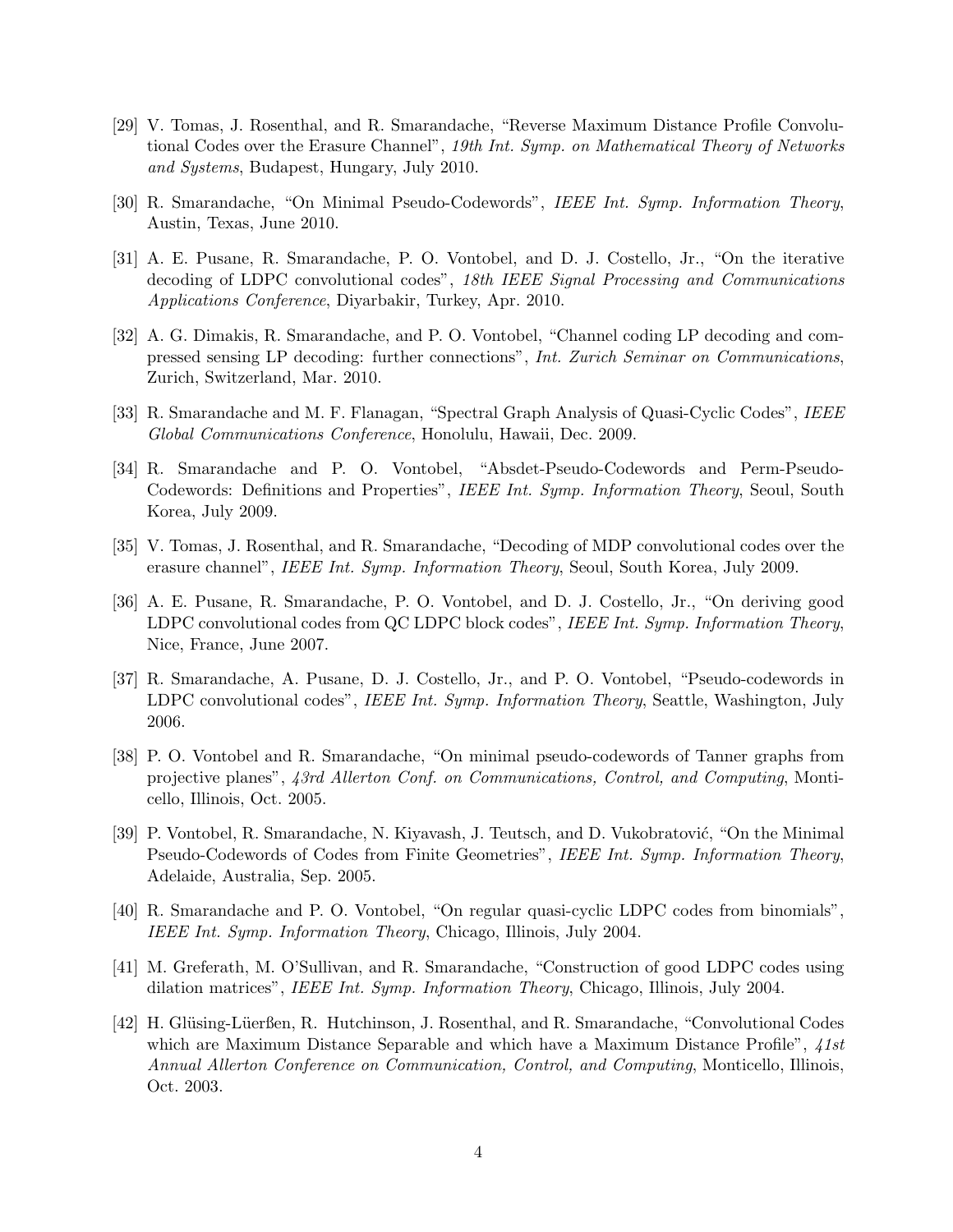- [43] M. O'Sullivan and R. Smarandache, "High-rate, short length, (3, 3s)-regular LDPC Codes of girth 6 and 8", IEEE Int. Symp. Information Theory, Yokohama, Japan, July 2003.
- [44] M. O'Sullivan, M. Greferath, and R. Smarandache, "Construction of LDPC Codes from Affine Permutation Matrices", 40th Annual Allerton Conference on Communication, Control, and Computing, Monticello, Illinois, Oct. 2002.
- [45] M. O'Sullivan, M. Greferath, and R. Smarandache, "Analysis of Iterative Decoding Algorithms", 15th Int. Symp. on the Mathematical Theory of Networks and Systems, Notre Dame, Indiana, Aug. 2002.
- [46] R. Smarandache, H. Glüsing-Lüerßen, and J. Rosenthal, "Construction and Decoding of Strongly MDS Convolutional Codes", 15th Int. Symp. on the Mathematical Theory of Networks and Systems, Notre Dame, Indiana, Aug. 2002.
- [47] R. Smarandache, H. Glüsing-Lüerßen, and J. Rosenthal, "Strongly MDS Convolutional Codes with Maximal Decoding Capability", IEEE Int. Symp. Information Theory, Lausanne, Switzerland, July 2002.
- [48] R. Smarandache and J. Rosenthal, "Construction Results for MDS-Convolutional Codes", IEEE Int. Symp. Information Theory, Sorrento, Italy, July 2000.
- [49] J. Rosenthal and R. Smarandache, "On the dual of MDS convolutional codes", 36-th Annual Allerton Conference on Communication, Control, and Computing, Monticello, Illinois, Oct. 1998.
- [50] R. Smarandache and J. Rosenthal, "Convolutional code constructions resulting in maximal or near maximal free distance", IEEE Int. Symp. Information Theory, Boston, Massachusetts, July 1998.
- [51] R. Smarandache, H. Glüsing-Lüerßen, and J. Rosenthal, "Generalized first order descriptions and canonical forms for convolutional codes", 13th Int. Symp. on Mathematical Theory of Networks and Systems, Padova, Italy, July 1998.
- [52] R. Smarandache and J. Rosenthal, "A state space approach for constructing MDS rate  $1/n$ convolutional codes", IEEE Information Theory Workshop, Killarney, Ireland, June 1998.
- [53] J. Rosenthal and R. Smarandache, "Construction of convolutional codes using methods from linear system theory", 35th Annual Allerton Conference on Communication, Control, and Computing, Monticello, Illinois, Oct. 1997.

#### Invited Talks and Professional Visits

- 1. "Non-binary Convolutional Codes with Good Distance Properties", Mathematical Coding Theory in Multimedia Streaming, The Banff International Research Station for Mathematical Innovation and Discovery (BIRS), Banff, Canada, Oct, 12, 2015.
- 2. "On the permanent of certain large matrices or permanent problems with permanent solutions, University of Neuchatel, Department of Mathematics, Switzerland, Nov. 17, 2014.
- 3. "LDPC codes based on pre-lifted protograph" Information Theory and Applications (ITA) workshop, San Diego, Feb. 14, 2014.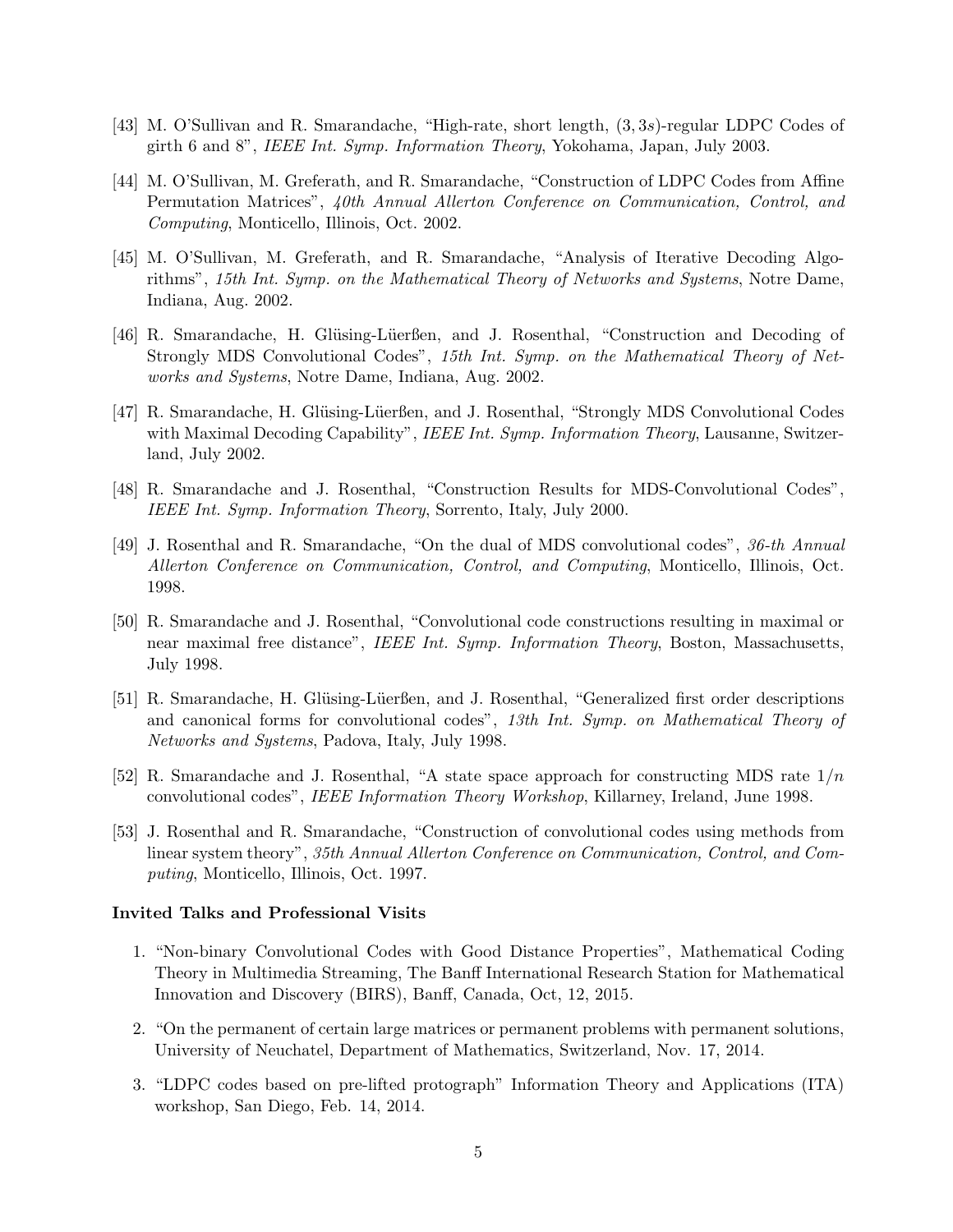- 4. 4th International Castle Meeting on Coding Theory and Applications, Palmela, Portugal, Sep. 15–18, 2014 (no talk).
- 5. "Pseudocodewords from permanents and Bethe permanents", American Mathematical Society, Louisville, Kentucky, Oct. 5, 2013.
- 6. "Preliftings to improve performance", Dagstuhl Seminar in Coding Theory, Germany, Aug. 25–30, 2013.
- 7. "Pseudocodewords from Bethe permanents", Information Theory and Applications (ITA) workshop, San Diego, Feb. 14, 2013.
- 8. Workshop on Trends in Coding Theory, Ascona, Switzerland, Oct. 28–Nov. 2, 2012 (no talk).
- 9. "Pseudocodewords from permanents", Dagstuhl Seminar in Coding Theory, Germany, Nov 13–18, 2011.
- 10. "Structural properties of quasi-cyclic -LDPC codes", Spring 2011 program on Algebraic Geometry with a view towards applications, Mittag-Leffler, Stockholm, Sweden, Jan. 15–June 15, 2011.
- 11. "Measurement matrices of compressed sensing in LP decoding", Information Theory and Applications Workshop, Jan. 31–Feb. 5, 2010, UCSD.
- 12. Workshop on Applications of Matroid Theory and Combinatorial Optimization to Information and Coding Theory, The Banff International Research Station for Mathematical Innovation and Discovery (BIRS), Banff, Canada, Aug. 2–7, 2009 (no talk).
- 13. "Absdet and Perm Codewords and Pseudo-Codewords", ENSEA, Universite de Cergy-Pontoise - CNRS, ETIS group, Paris, France, Mar. 3, 2009.
- 14. "Quasi-Cyclic LDPC Codes: Influence of Proto- and Tanner-Graph Structure on Minimum Hamming Distance Upper Bounds", EPFL, Lausanne, Switzerland, Dec. 4, 2008.
- 15. "Pseudo-codewords for LDPC Convolutional Codes", EE Department, Ulm, Germany, Oct. 27, 2008.
- 16. "Quasi-Cyclic LDPC Codes: Influence of Proto- and Tanner-Graph Structure on Minimum Hamming Distance Upper Bounds", Mathematics Department, University of Zurich, Switzerland, Oct. 23, 2008.
- 17. "Families of Unwrapped LDPC Convolutional Codes", poster, IEEE Communication Theory Workshop, Virgin Islands, May 12, 2008.
- 18. Coding Theory workshop, Mathematisches Forschungsinstitut Oberwolfach, Germany, Dec. 2–8, 2007, (no talk).
- 19. "Deriving Good LDPC Convolutional Codes from LDPC Block Codes, University of California at San Diego, Information Theory and Applications Seminar, June 12, 2007.
- 20. Institute for Mathematics and Applications Annual Program Year Workshop on Complexity, Coding, and Communications, Minneapolis, Minnesota, Apr. 15–22, 2007.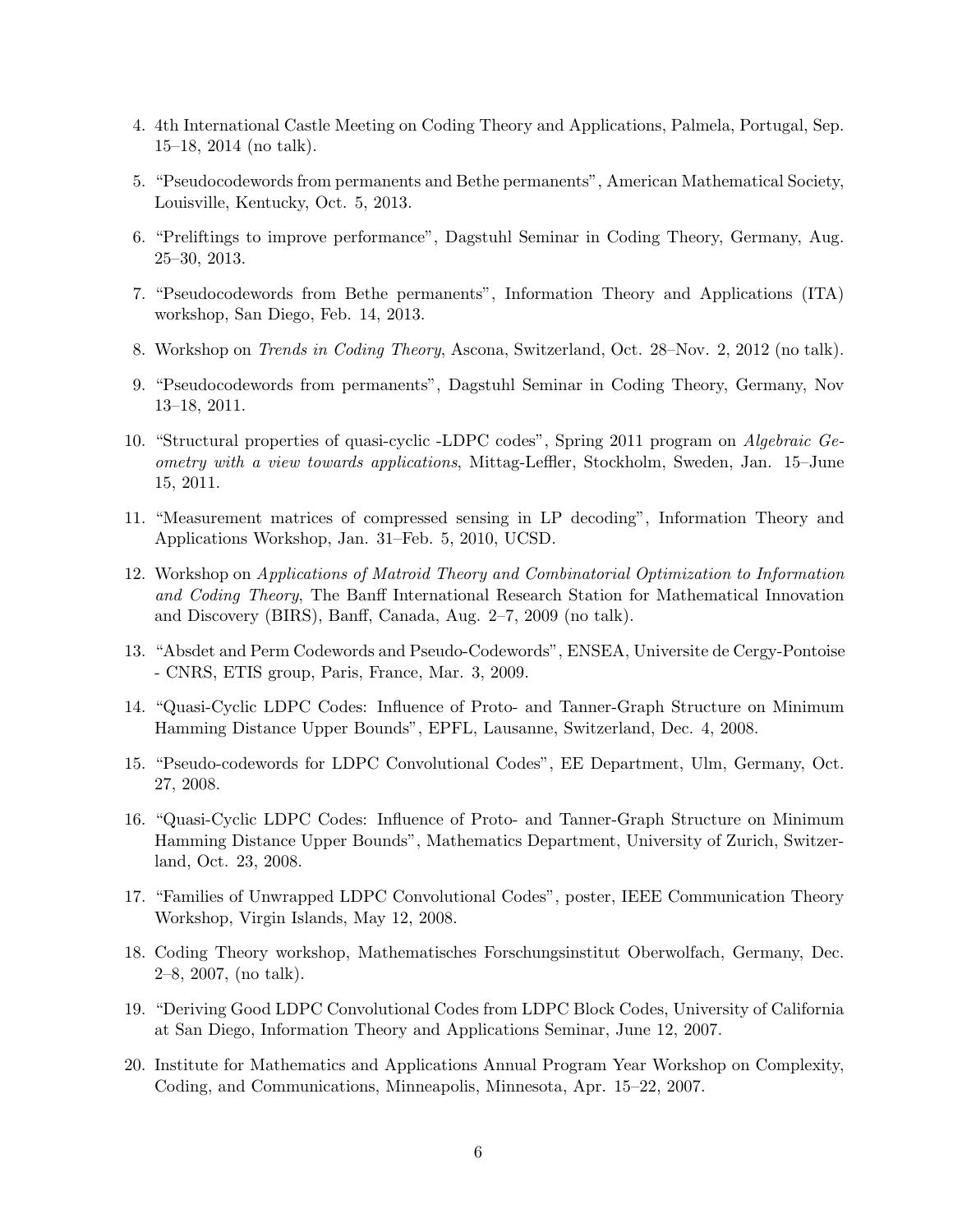- 21. "Algebraic Analysis of the Performance of Low-Density Parity-Check Convolutional Codes", University of Arizona, Mathematics Department, Applied Mathematics Colloquium, Tucson, Arizona, Oct. 6, 2006.
- 22. "Expander graphs tutorial lectures in number theory", University of Notre Dame, Mathematics, Spring semester, 2006.
- 23. "Minimal Pseudo-codewords of Codes from Finite Geometries", American Mathematical Society National Meeting, Lincoln, Nebraska, Oct. 21–23, 2005.
- 24. "Quasi-cyclic LDPC codes", University of Zurich, Department of Mathematics, Switzerland, July 6, 2005.
- 25. "On Minimal Vectors of Codes from Finite Geometries", Conference on Algebra and its Applications, Ohio University Center of Ring Theory and its Applications, Department of Mathematics, Athens, Ohio, Mar. 22–26, 2005.
- 26. "On the Minimal Pseudo-Codewords of Codes from Finite Geometries", at the University of Arizona, ECE Department, in the Communication Theory Seminar, Tucson, Arizona, Feb. 18, 2005.
- 27. "Convolutional Codes and the Viterbi Algorithm Tutorials", 2004 Institute for Mathematics and Applications Summer Program for Graduate Students in Coding and Cryptography, June 8–27, 2004, University of Notre Dame.
- 28. "Quasi-cyclic LDPC Codes", American Mathematical Society, National Meeting, Athens, Ohio, Mar. 25–27, 2004.
- 29. "Strongly-MDS and MDP Convolutional Codes", University of Salamanca, Spain, Mar. 13–20, 2004.
- 30. "Convolutional Codes with Maximum Distance Profile", American Mathematical Society National Meeting, Boulder, Colorado, Oct. 3–5, 2003.
- 31. Visit, University of Notre Dame, Department of Mathematics, Aug. 4–11, 2003.
- 32. "Algebraic Convolutional Codes", tutorial lecture at the University of California at San Diego, Department of Mathematics, San Diego, California, Apr. 16, 2003.
- 33. "Algebraic Constructions of Convolutional Codes", University of California at San Diego, Center for Magnetic Recording Research, San Diego, California, Nov. 12, 2002.
- 34. "Algebraic Constructions of Convolutional Codes", Bell Laboratories, Mathematical Sciences Research Center, Mathematics of Communications Department, Murray Hill, New Jersey, Jan. 30, 2001.
- 35. "Convolutional Codes with Large Free Distance", University of Groningen, Department of Mathematics and Computing Science, Groningen, Netherlands, June 13, 2000.
- 36. "Constructions of MDS Convolutional Codes", Swiss Federal Institute of Technology, Lausanne (EPFL), Switzerland, Dec. 6, 2000.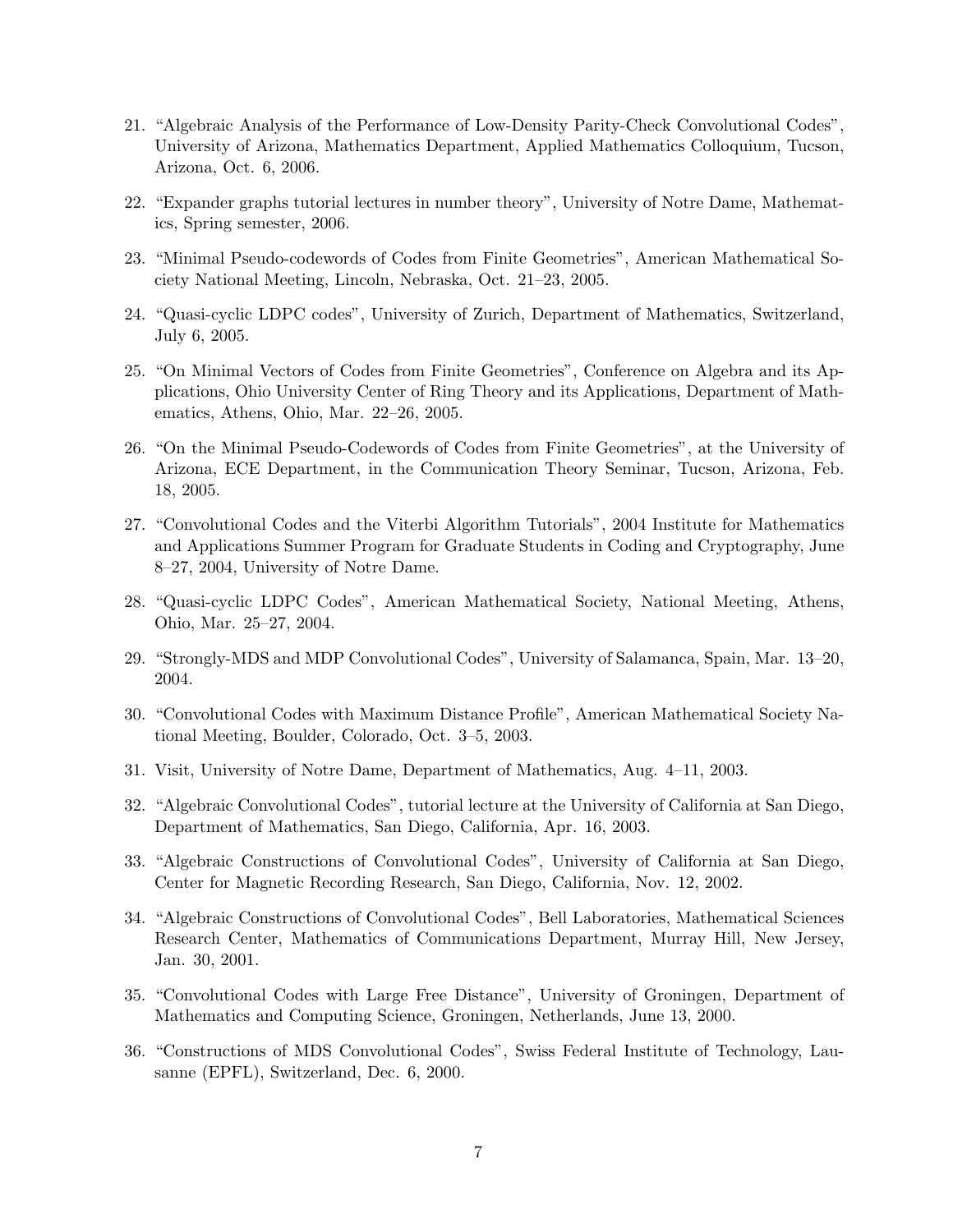- 37. "Algebraic Constructions of Convolutional Codes", University of Kaiserslautern, Department of Mathematics, Kaiserslautern, Germany, Oct. 18, 1999.
- 38. "Algebraic Constructions of Convolutional Codes", University Oldenburg, Department of Mathematics, Oldenburg, Germany, Oct. 13, 1999.
- 39. "Constructions of MDS convolutional codes", University of Illinois, Coordinated Science Laboratory, Urbana-Champaign, Apr. 19, 1999.
- 40. "1/n-MDS Convolutional Codes", University College Cork, Department of Mathematics, Cork, Ireland, June 18, 1998.

## Grants

- 2013-2017 NSF Grant DMS-1313221, "The Mathematics of Pseudocodewords", PI, \$150,000.
- 2012-2016 NSF Grant CIF-1252788, "Collaborative Research: Spatially Coupled Sparse Code on Graphs: Theory, Practice, and Extensions", PI \$154,000, (\$770,000 in total; with ND (EE), UCLA and New Mexico).
- 2008-2012 NSF Grant CCF-0830608, "Collaborative Research: New Directions in Graph-Based Code Design", PI, \$150,000.
- 2007-2011 NSF Grant DMS-0708033, "Pseudo-Codeword Analysis and Design of Quasi-Cyclic and Convolutional Codes", PI, \$120,000.

## Synergistic Activities

- Hiring committee, Electrical Engineering Department, Fall 2020-Spring 2021.
- External referee for promotion to full professor level, Department of Mathematics at the University of Nebraska - Lincoln, Fall, 2020.
- MS defense committee in the EE department, Oct. 2019.
- External referee for an adjunct professor for Aalto University, Finland, Dec. 2019.
- External referee for promotion to tenure and associate professor level, for Villanova University, Nov. 2019.
- Editorial board of the:
	- IEEE Transactions in Information Theory (2014–2018).
	- Advances in Mathematics of Communications (2013–2014).
- Undergraduate reading course in coding: Chang Zhou, Jan. 2019
- Building bridges mentoring program: mentor to Miguel Hoch, first-year student with interest in majoring in math or engineering, 2018-2019.
- Undergraduate senior project: Hannah Porter, Glynn Family Honors Program, math major, 2015-2016.
- Undergraduate senior project: Katherine Sanders, Glynn Family Honors Program, Math and Electrical Engineering double major, 2016-2017.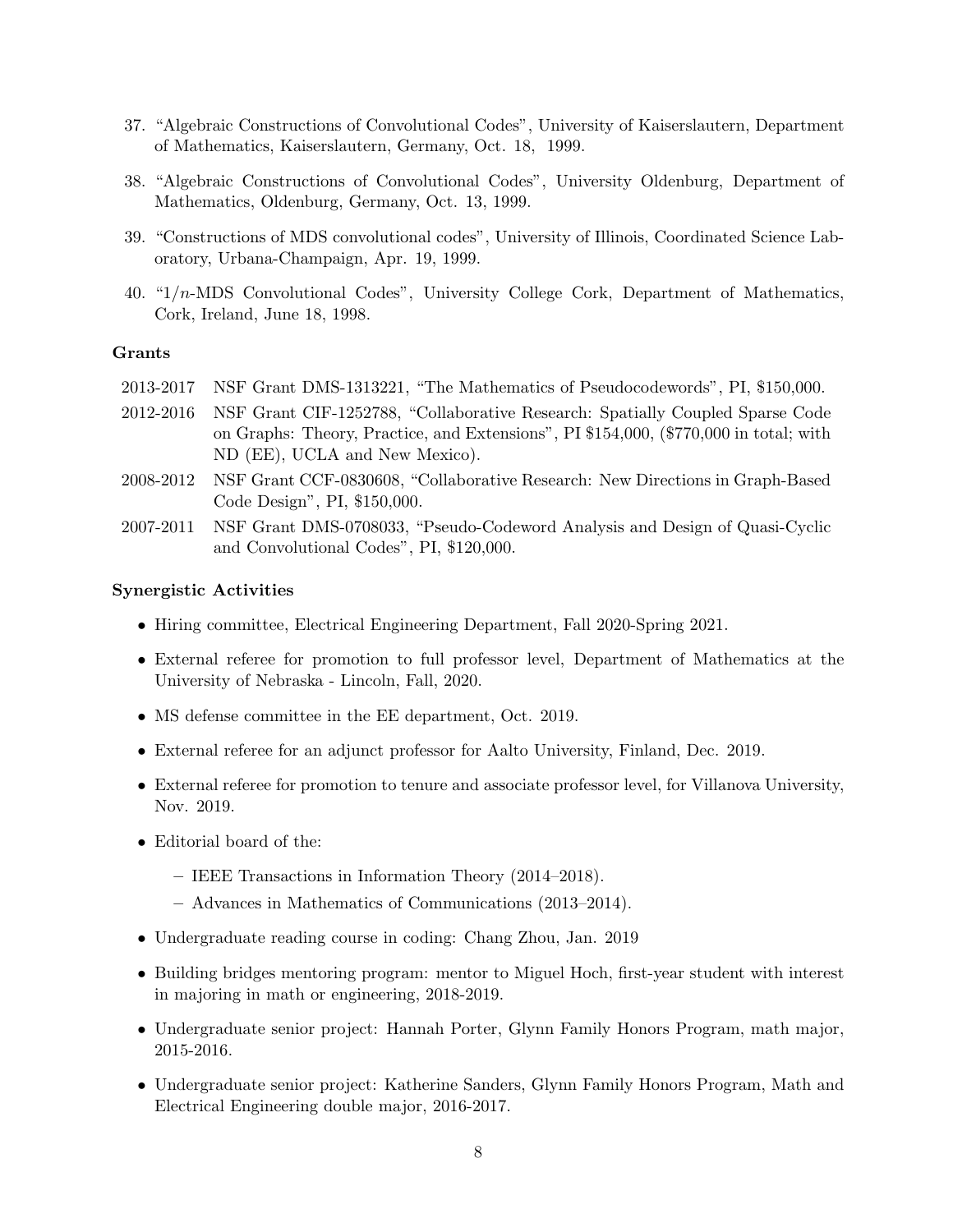- Undergraduate summer project: Hannah Porter, math major, summers 2014, 2015 (under NSF-DMS-1313221).
- Building bridges mentoring program: mentor to Taylor Murray, first-year student with interest in majoring in electrical engineering, 2015-2016.
- Building bridges mentoring program: mentor to Briana DeVore-McDonald, first-year student with interest in majoring in electrical engineering, 2013-2014.
- High school honors project: David Kim, Penn High, Fall 2015.
- Qualifying exam committee for Adrian Pacurar (math, 2016) and Lai Wei (electrical engineering, 2013).
- Ph.D. thesis defense committee for John Engbers (math, 2013) and Lai Wei (electrical engineering, 2014).
- Undergraduate advisor for math major sophomores, 2012-2014.
- Special Opportunities Search Committee 2012-2013 (math).
- Undergraduate committee, 2015-2019 (math).
- Postdoctoral search committee, 2013-2014 (math).
- Undergraduate committee, 2013-2014, 2015-2016 (electrical engineering).
- External examiner for the final Ph.D. oral examination of Ahmed Badr, University of Toronto, April 15, 2014.
- Evaluation letters for several promotions to Associate Professor,
- External reviewer for several European grant programs.
- NSF external reviewer, several years.
- NSF panelist on Information Theory and Coding.
- Organizer of American Mathematical Society Sectional Meetings in:
	- Bloomington, Indiana, April 4–6, 2008.
	- New Orleans, January 5–7, 2007.
	- San Diego, California, January 5–7, 2002.
- TPC member of
	- ISIT 2016, Barcelona, Spain, 2016.
	- ISIT 2014, Honolulu, Hawaii, 2014.
	- ITW 2010 Dublin IEEE Information Theory Workshop, Dublin, 2010.
	- 5th International Symposium on Turbo Codes & Related Topics, EPFL, Lausanne, 2008.
	- Institute for Mathematics and Applications Summer School in Coding and Cryptography, Univ. of Notre Dame, Indiana, 2004.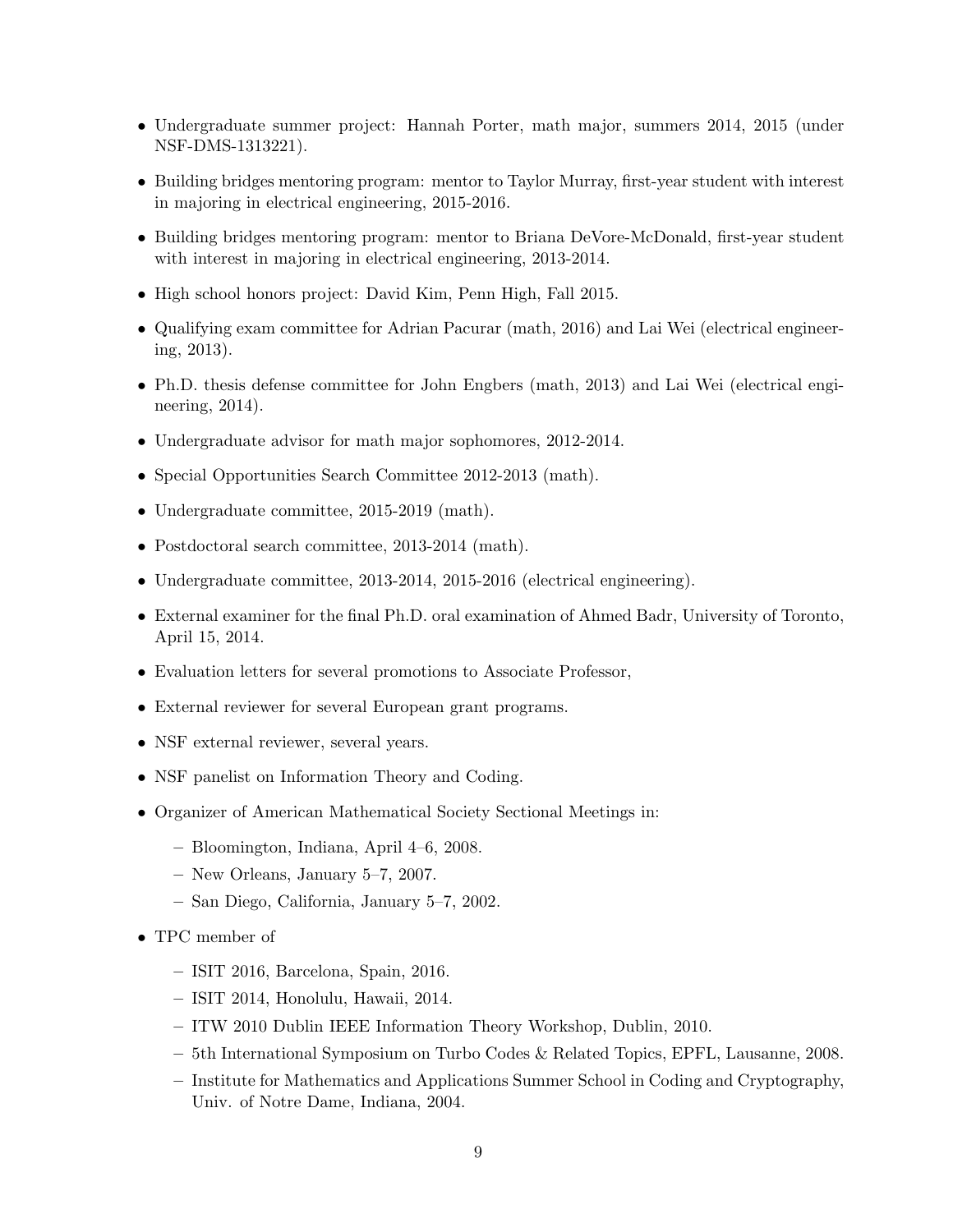• Reviewer for several journals, transactions, and conferences in both mathematics and engineering: Linear Algebra and its Applications Journal, Applicable Algebra in Engineering, Communication and Computing Journal, Transactions on Information Theory, Proc. of IEEE Inter. Symp. on Inform. Theory, Proc. of IEEE International Communications Conference, Proc. of IEEE Globecom - Communications Theory.

# Membership in Professional Societies

IEEE, IEEE Information Theory Society, IEEE Communications Society.

## Student Advising at Notre Dame

Undergraduates:

- Dane Krzyskowski (Fall 2012),

- Hannah Porter, "Computing the permanent of a matrix" (2015-2016 and summers of 2014, 2015),

- Katherine Sanders, "Breaking the Code: An analysis of cryptography and its applications to present society" (2016-2017) (Electrical Engineering and Mathematics double major).

Ph.D.: Anthony Gomez Fonseca (2019-)

- Cunlu Zhou (2013-2019, postdoc, U. of Toronto ),

- Derric Chien (Dec. 2015-2016, high-school teacher ).

# Student Advising at SDSU

MA Students:

- Osvaldo Soto, "A Class of Equidistant Memory-Two Convolutional Codes" (2004),

- Desson Chriswan Ginting "Comparison between the Sequential Algorithm and the Viterbi Algorithm" (2004),

- Marcel Wauer, "LDPC Codes Based on Projective Geometry" (2005),

- Holly Bass, "Minimal Vectors in Linear Codes" (2006),

- Eric Gorenstein, "Cycles in LDPC Quasi-Cyclic Codes" (2007),

- Andrea Sholtes, "Cycles and Patterns in LDPC Codes" (2007),

- Benjamin Thorn, "Permutation-Block LDPC Codes: Influence of Tanner-graph Structure on Minimum Hamming Distance" (2010),

- Gibsen Gina (2011-2012),

- Robert Lazar (partially), "Deriving Pseduocodewords from Bethe Permanents" (2011-2012),

- Sarah Elghraoui (partially), "Pseudocodewords of LDPC Codes from the Permanent and Bethe Permanent" (2012),

- Raul Soto (partially), "Maximizing the Minimum Distance of Bipartite Graph Based Low-Density Parity-Check Codes from Two-Step Circulant Covers" (2012).

All theses are online at [http://sdsu-dspace.calstate.edu/handle/10211.10/188/search-filte](http://sdsu-dspace.calstate.edu/handle/10211.10/188/search-filter?field=author)r? [field=author](http://sdsu-dspace.calstate.edu/handle/10211.10/188/search-filter?field=author).

Undergraduates: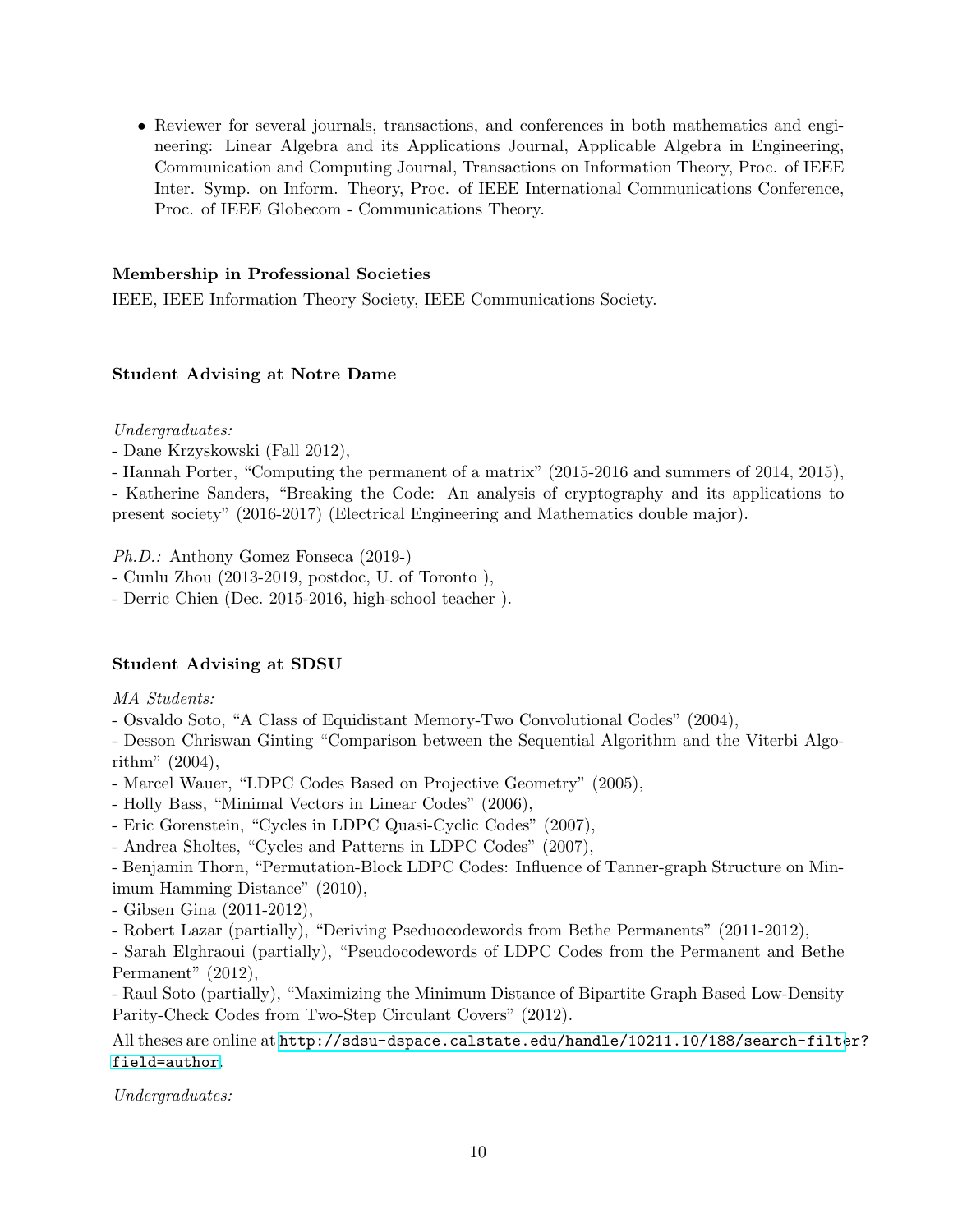- Ryan Rosenbaum (2007),
- Donald Adams (2007),
- David Kyle (2012).

# Courses Taught at Notre Dame

| Spring $2021$ | EE 30363 Random Phenomena in Electrical Engineering<br>MATH 40210 Basic Combinatorics                                               |  |  |
|---------------|-------------------------------------------------------------------------------------------------------------------------------------|--|--|
| Fall 2020     | MATH 30310 Undergraduate Coding Theory                                                                                              |  |  |
| Spring 2020   | EE 30363 Random Phenomena in Electrical Engineering                                                                                 |  |  |
| Fall 2019     | MATH 30310 Undergraduate Coding Theory<br>MATH 20580-03 Introduction to linear algebra and differential equations<br>(course chair) |  |  |
| Spring $2019$ | EE 30363 Random Phenomena in Electrical Engineering                                                                                 |  |  |
| Fall 2018     | MATH 30310 Undergraduate Coding Theory                                                                                              |  |  |
| Spring 2018   | EE 30363 Random Phenomena in Electrical Engineering<br>MATH 20580-04 Introduction to linear algebra and differential equations      |  |  |
| Fall 2017     | MATH 30310 Undergraduate Coding Theory                                                                                              |  |  |
| Spring 2017   | EE 30363 Random Phenomena in Electrical Engineering                                                                                 |  |  |
| Spring 2016   | EE 30363 Random Phenomena in Electrical Engineering<br>MATH 10360-06 Calculus B                                                     |  |  |
| Fall 2015     | MATH 30310 Undergraduate Coding Theory                                                                                              |  |  |
| Spring 2014   | EE 30363 Random Phenomena in Electrical Engineering                                                                                 |  |  |
| Fall 2013     | MATH 30310 Undergraduate Coding Theory<br>MATH 12550-03 Calculus I                                                                  |  |  |
| Spring 2013   | MATH 87500 Graduate Coding Theory                                                                                                   |  |  |
| Fall 2012     | EE 80654 Coding Theory                                                                                                              |  |  |
| Spring 2006   | MATH 10260 Elements of Calculus II (2 sections)                                                                                     |  |  |
| Fall 2005     | MATH 40210 Basic Combinatorics                                                                                                      |  |  |
|               | MATH 10250 Elements of Calculus I                                                                                                   |  |  |